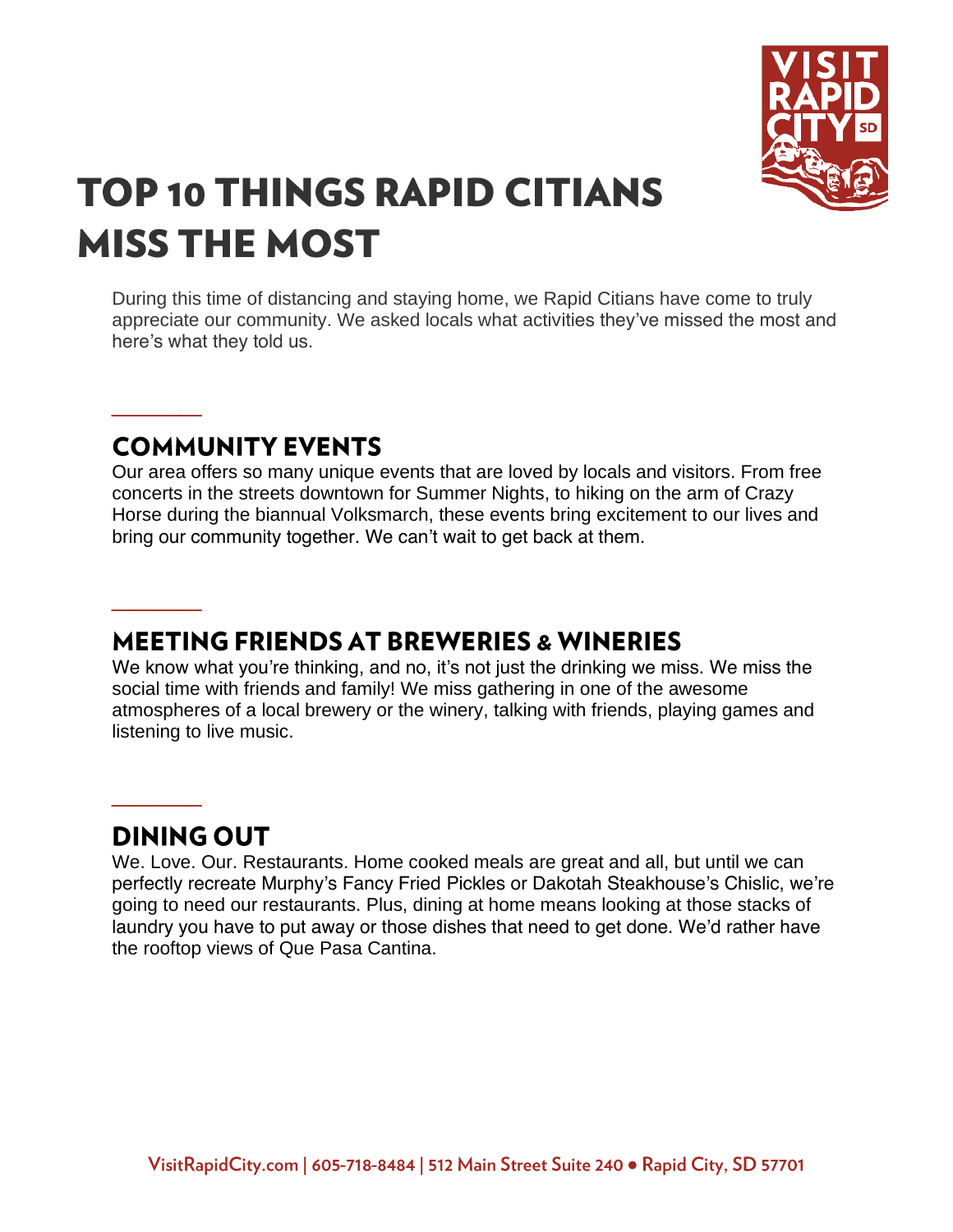#### **SPORTING EVENTS**

**\_\_\_\_**

**\_\_\_\_**

**\_\_\_\_**

We are an active and competitive crowd. We crave to hear the arena erupt after a Rush Hockey goal, feel the sand between our toes while playing volleyball, and supporting the teams of the local schools like the South Dakota School of Mines & Technology.

### **SPENDING TIME DOWNTOWN**

Our downtown is the heart of our community. Many people spend time listening to sounds of children playing in the fountains at Main Street Square, touring the new art murals added to Art Alley, and greeting the familiar faces that make up the City of Presidents. It's a bustling place where something is always going on.

#### **SITTING AT COFFEE SHOPS**

We may be biased, but Rapid City has some of the best coffee shops. Enjoying a great cup of joe in an environment that oozes good vibes and relaxation is just up our alleys. Locals love to meet up with friends, sip or snack on the newest creation and just enjoy their surroundings.

#### **SHOPPING**

**\_\_\_\_**

**\_\_\_\_**

It goes without saying – everyone misses Target. But that's not the type of shopping that our locals have been longing for. We miss our local shops, those ma and pa boutiques that offer products you can't and don't want to buy from anywhere else. From the treasures found inside Prairie Edge Trading Co., to the expert opinions and friendly faces of Who's Toys, we love shopping local.

## **GOING TO THE MOVIE THEATERS**

Many missed the experience of going to the theater, and it's not just because of the buttery popcorn. We've missed the full relaxation found in the reclining seats of the Golden Ticket movie theater, and the historic atmosphere and never changing sincerity found at the Elks Movie Theatre.